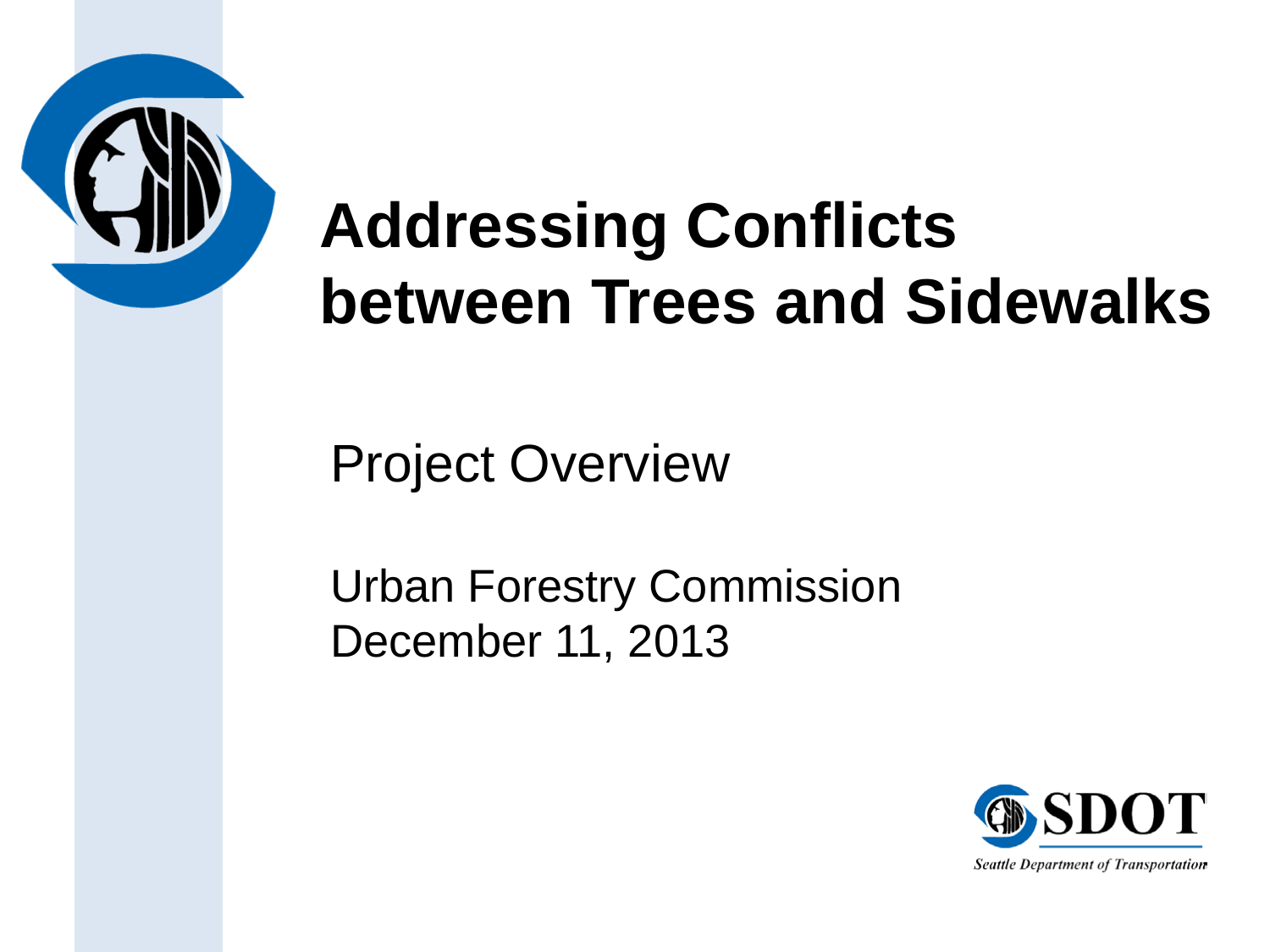

- Seattle's 4.35 million trees are worth \$4.9 billion
- Goal is to expand canopy cover to 30% by 2027
- SDOT manages over 140,000 trees in the right-of-way
- Since 2007, SDOT has planted over 1,200 trees annually

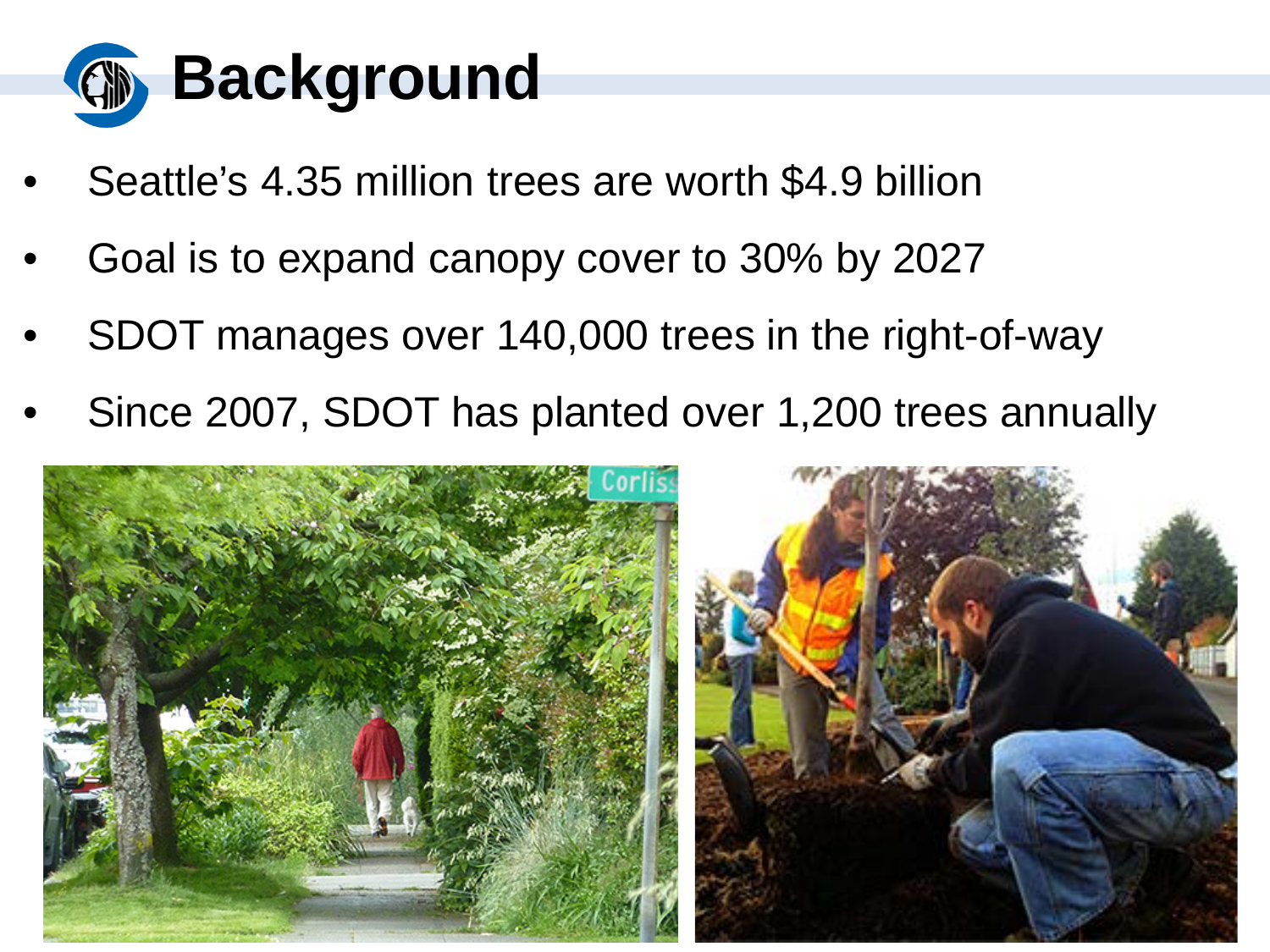

- Develop a toolkit of options to address conflicts between trees and sidewalks (and other infrastructure) citywide
- Use case studies, including the 34<sup>th</sup> Avenue East corridor, to illustrate applications

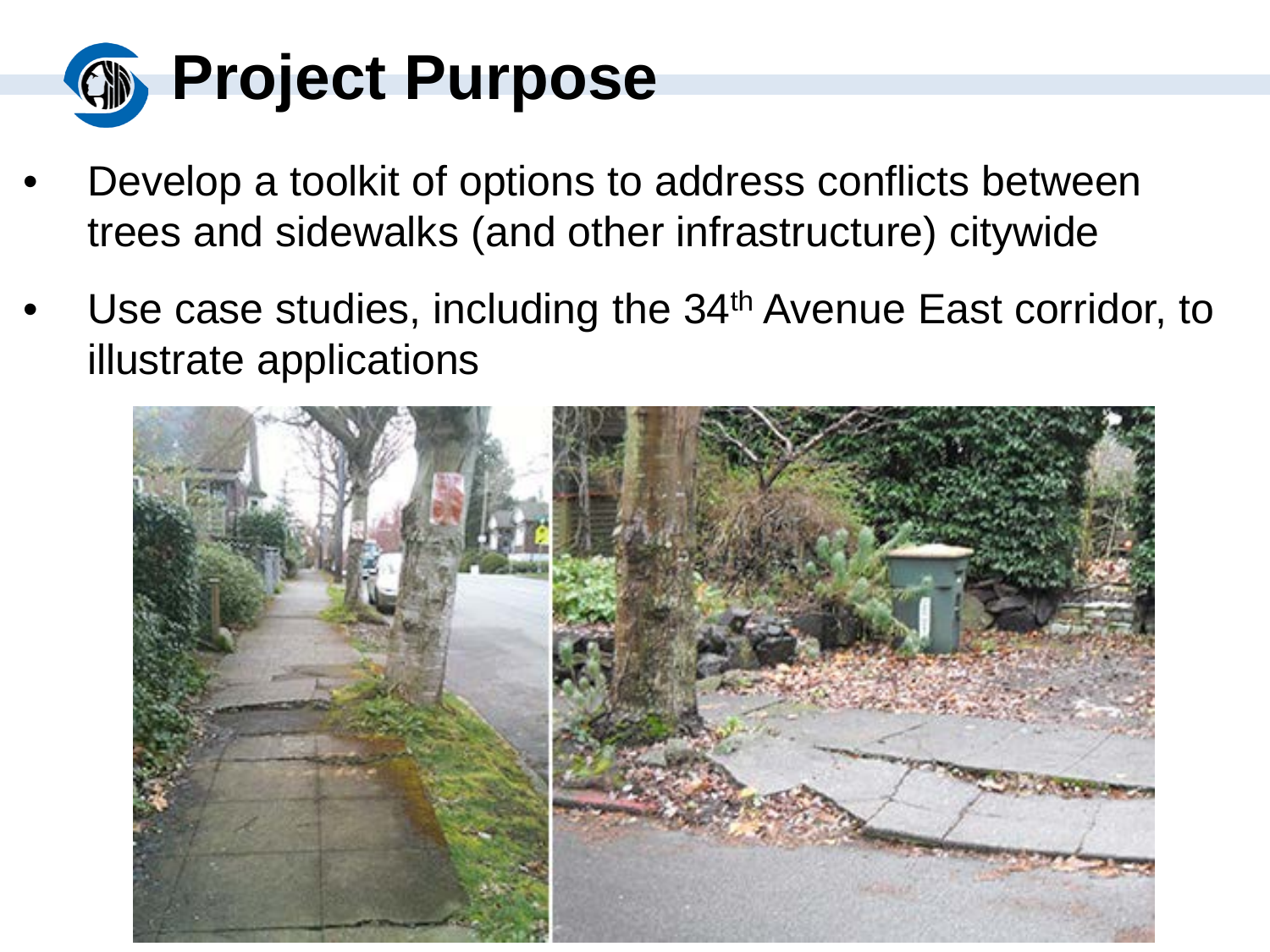

- **Accessibility and Health:** To provide a safe, accessible, and inviting walking environment, following universal design principles
- **Environment:** To protect and expand a healthy urban forest
- **Equity:** To thoroughly consider the needs of all communities in accordance with the City's Race and Social Justice Initiative
- **Efficiency:** To preserve existing assets—both street trees and sidewalks—and use resources wisely

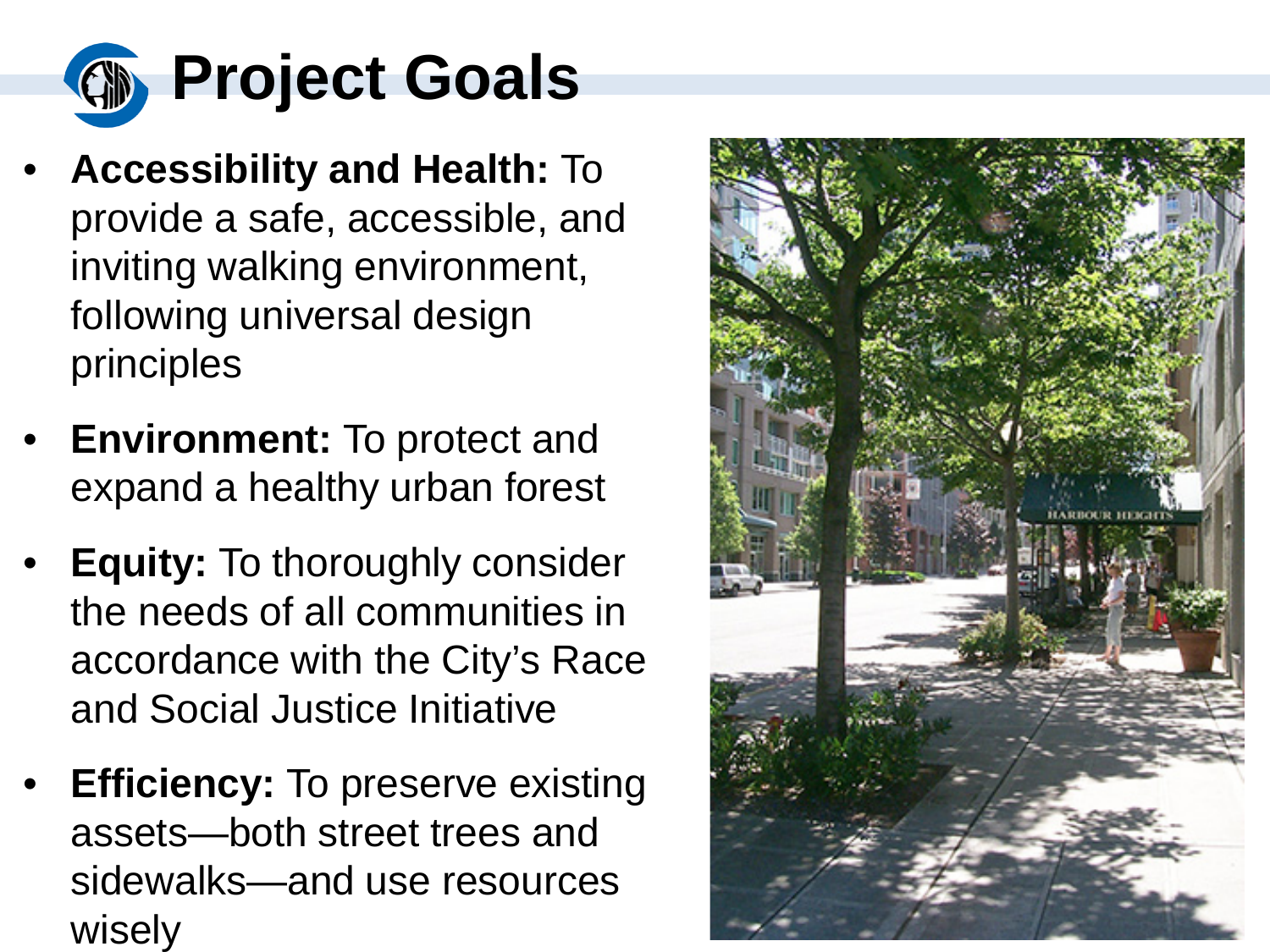

- Repair tree-damaged sidewalks with sustainable solutions
- Retain healthy, mature, and appropriately sited trees whenever possible
- Explore and implement innovative sidewalk repair approaches
- Evaluate sidewalk repair approaches across a range of criteria, including lifecycle and community costs and benefits
- Add to the urban canopy by planting new trees

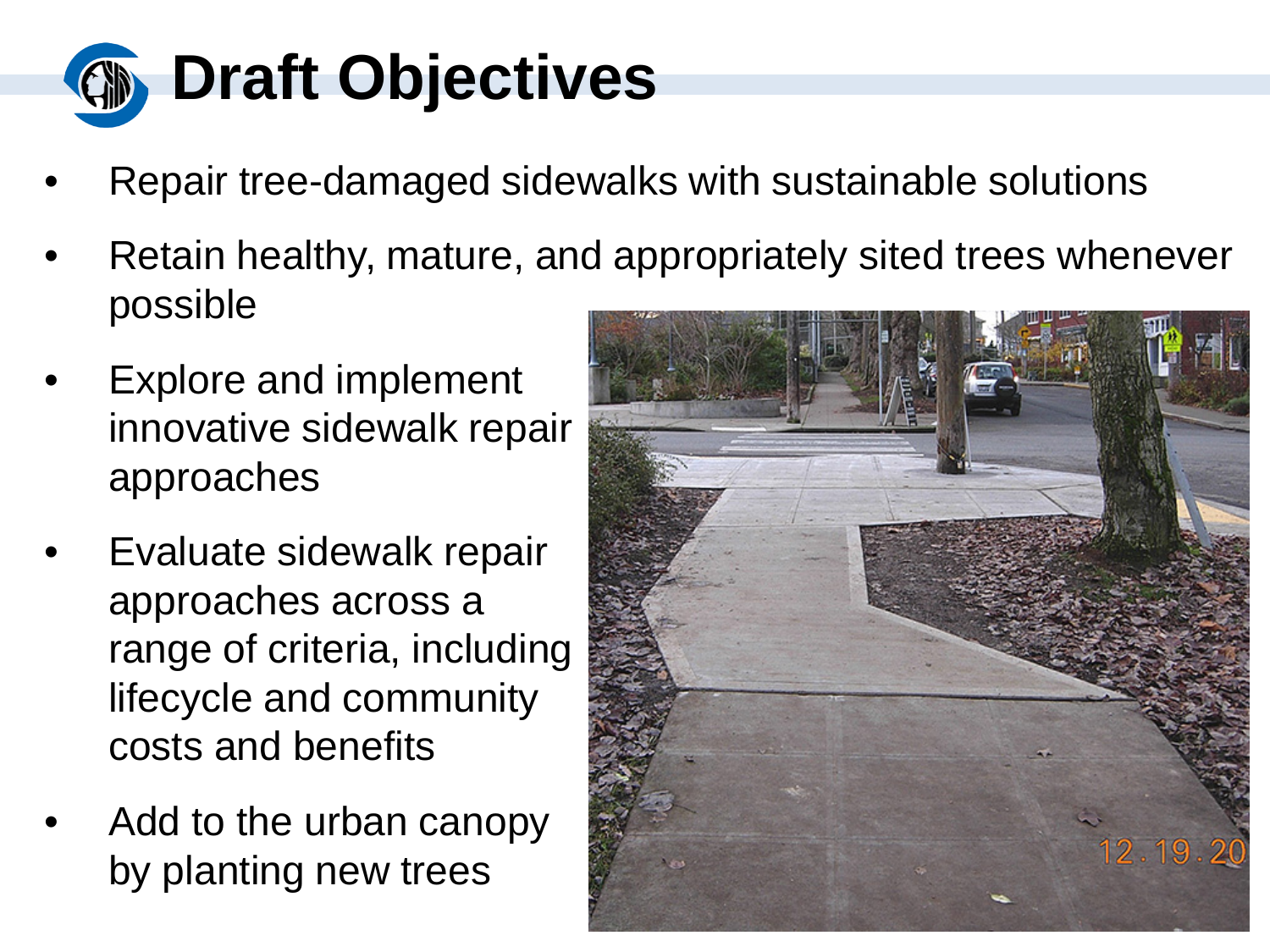

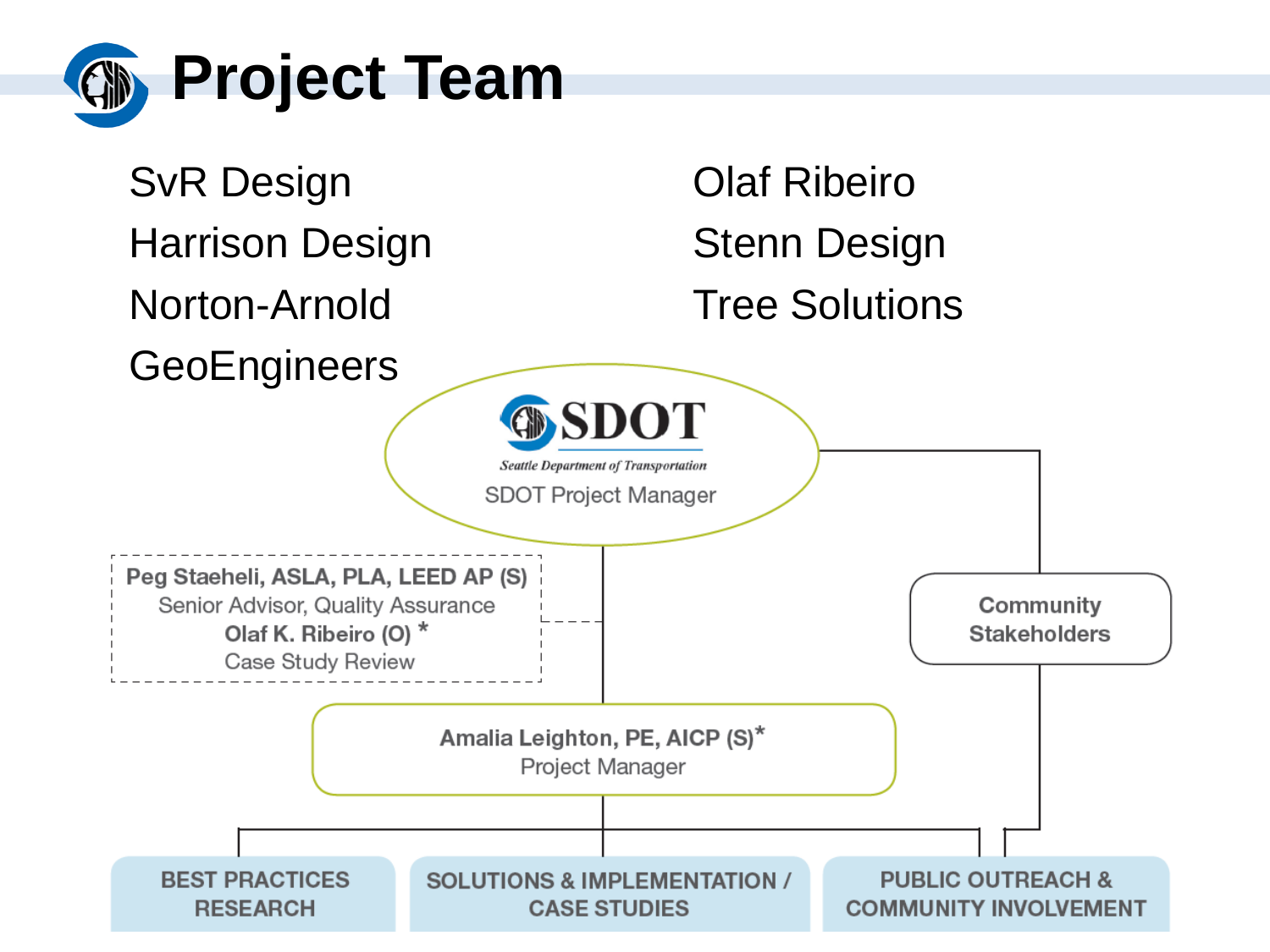

- 1. Project management
- 2. Existing and best practices research
- 3. Development of long-term solutions and approaches to implementation
- 4. Case studies
- 5. Public outreach and community involvement
- 6. Final operational plan



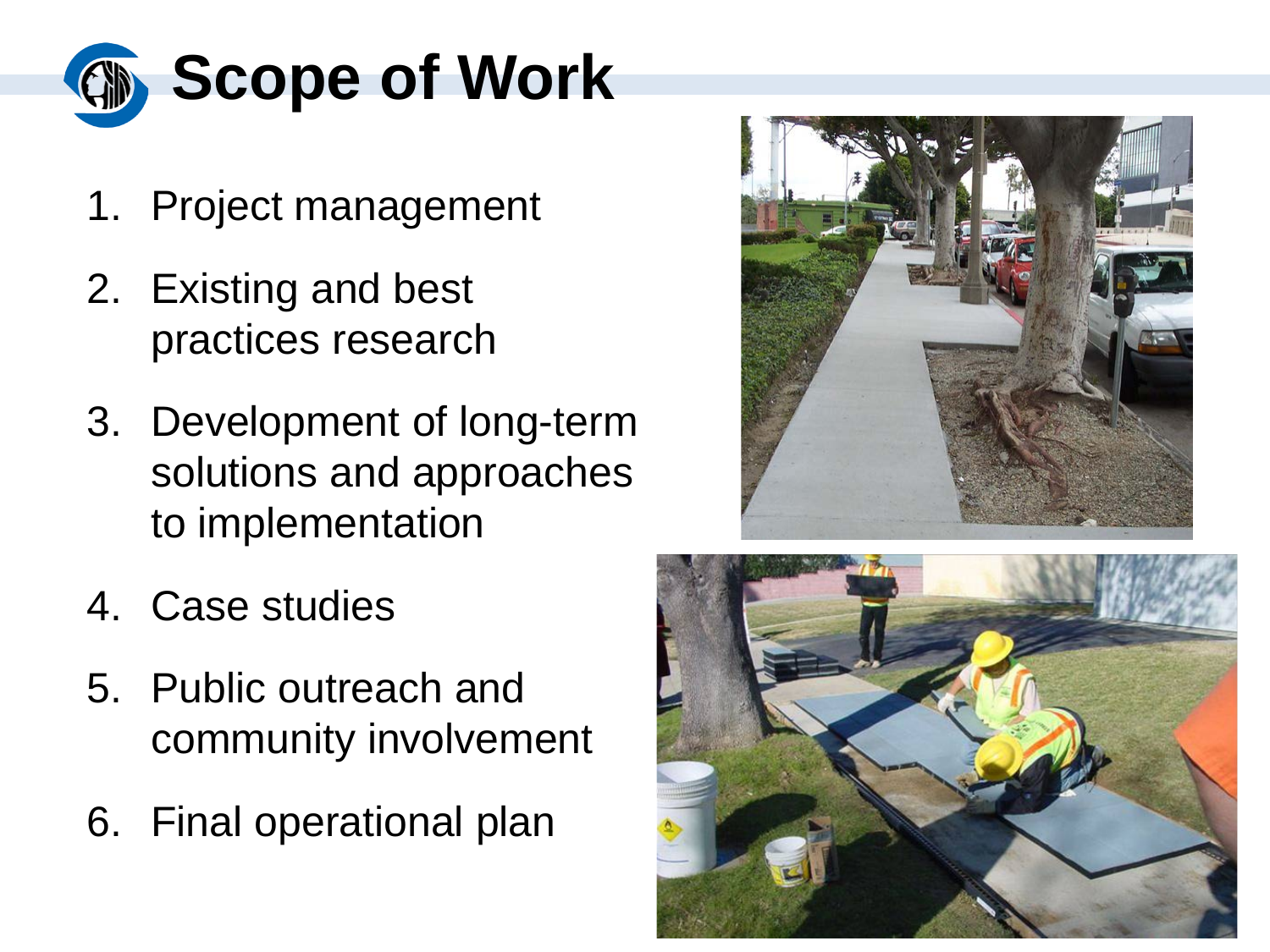

- National and international city research
- Current SDOT Practices
- **Tree size**
- **Tree valuation**
- Tree maintenance
- Root maintenance
- Root structure evaluation
- Sub-base installation
- Soil conditions
- **Nutrients**
- Water and irrigation
- Utility compatibility
- Sidewalk pavement types
- Accessibility and ADA
- Surface maintenance
- Street edge conditions
- *Suggestions?*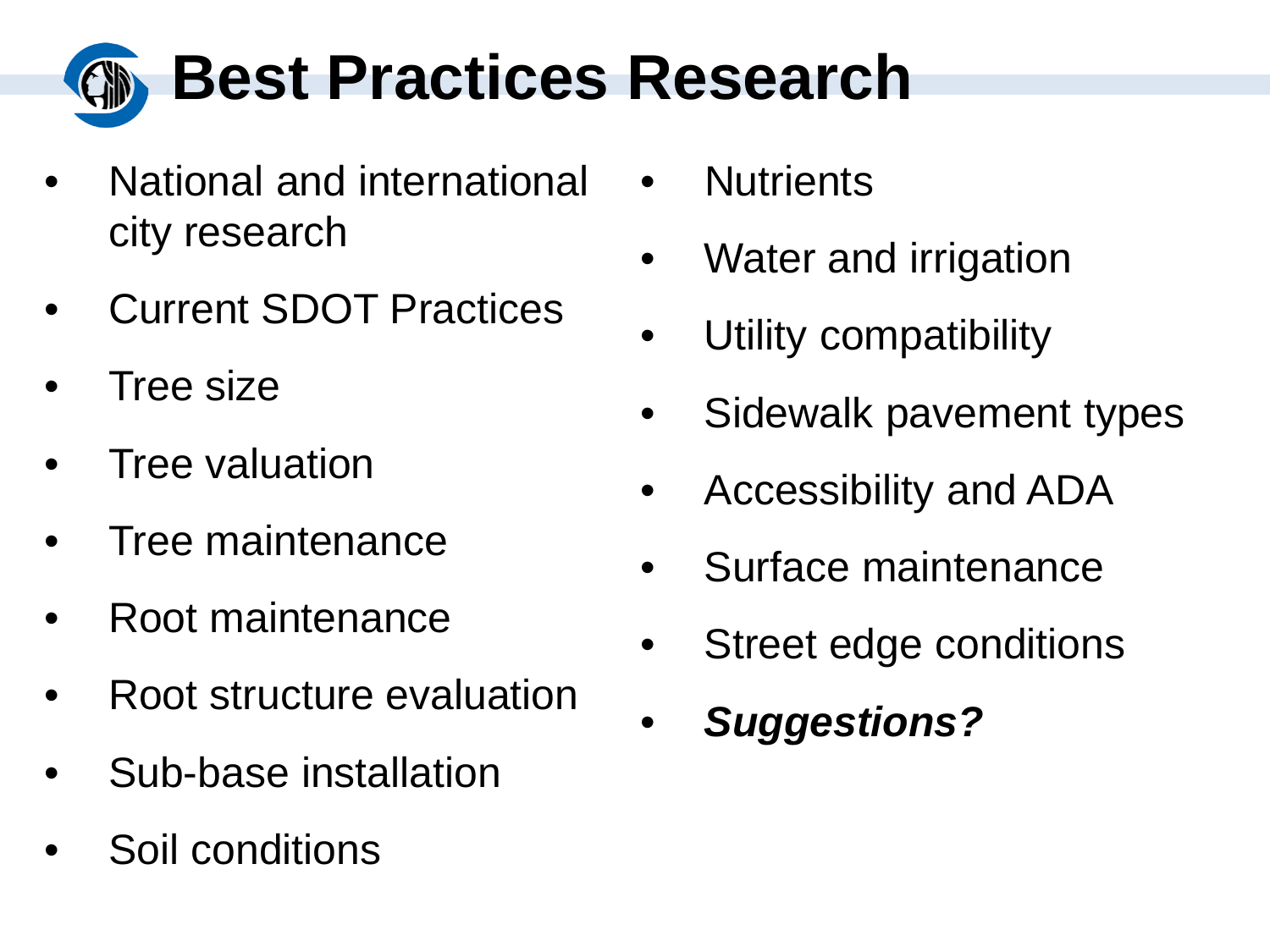

|                |                                                                                              | 2013       |            | 2014       |                              |                |            |            |            |
|----------------|----------------------------------------------------------------------------------------------|------------|------------|------------|------------------------------|----------------|------------|------------|------------|
| Task           |                                                                                              | <b>NOV</b> | <b>DEC</b> | <b>JAN</b> | <b>FEB</b>                   | <b>MAR</b>     | <b>APR</b> | <b>MAY</b> | <b>JUN</b> |
| 1              | Program Management                                                                           |            |            |            |                              |                |            |            |            |
|                |                                                                                              |            |            |            |                              |                |            |            |            |
| $\overline{2}$ | <b>Existing &amp; Best Practices</b>                                                         |            |            |            |                              |                |            |            |            |
|                | Research                                                                                     | IDT        |            | IDT        |                              |                |            |            |            |
| 3              | Solutions & Approaches to                                                                    |            |            |            |                              |                |            |            |            |
|                | Implementation                                                                               |            | <b>IDT</b> | IDT        | IDT                          |                |            |            |            |
| 4a             | Case Studies:                                                                                |            |            |            |                              |                |            |            |            |
|                | Madrona Corridor                                                                             |            |            |            |                              |                |            |            |            |
| 4 <sub>b</sub> | Case Studies:                                                                                |            |            |            |                              |                |            |            |            |
|                | <b>Other Corridor Selections</b>                                                             |            |            |            |                              |                |            |            |            |
| 4 <sub>c</sub> | Case Studies: Other                                                                          |            |            |            |                              | Draft          |            |            |            |
|                | <b>Corridor Concept Plans</b>                                                                |            |            |            |                              |                |            |            |            |
| 5              | Public Outreach and                                                                          |            |            |            |                              |                |            |            |            |
|                | Engagement                                                                                   | PIP        |            |            |                              |                |            |            |            |
| 6              | <b>Operational Plan</b>                                                                      |            |            |            |                              | Administrative | Draft      |            | Final      |
|                | Draft & Final                                                                                |            |            |            |                              | IDT            | <b>IDT</b> |            |            |
| KEY:           | <b>IDT</b> - SDOT Interdepartmental Team Meetings<br>- Public Involvement Plan<br><b>PIP</b> |            |            |            |                              |                |            |            |            |
|                | - Citywide Public Meetings                                                                   |            |            |            | - Case Study Public Meetings |                |            |            |            |